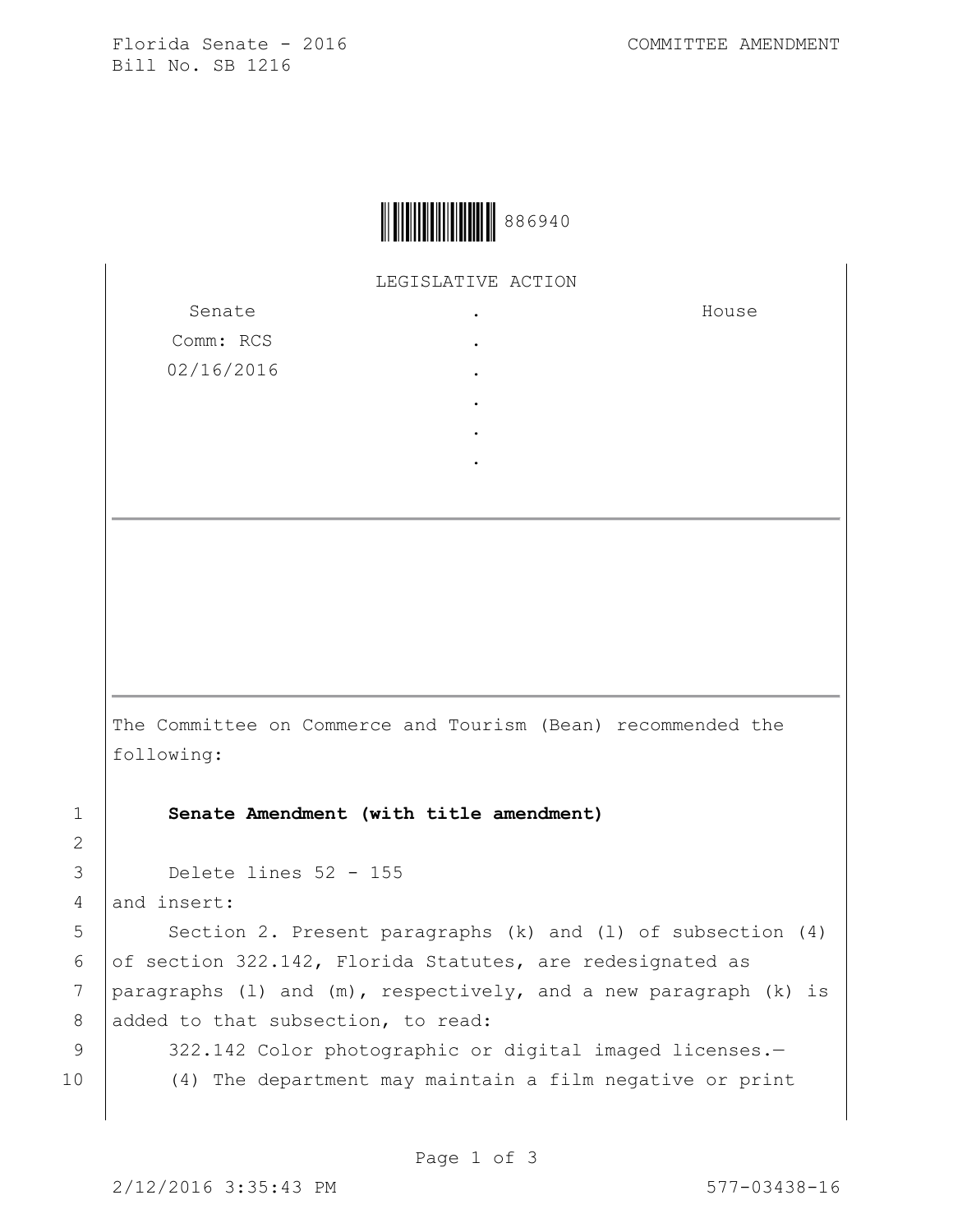Florida Senate - 2016 COMMITTEE AMENDMENT Bill No. SB 1216

Ì8869407Î886940

| 11 | file. The department shall maintain a record of the digital       |
|----|-------------------------------------------------------------------|
| 12 | image and signature of the licensees, together with other data    |
| 13 | required by the department for identification and retrieval.      |
| 14 | Reproductions from the file or digital record are exempt from     |
| 15 | the provisions of s. $119.07(1)$ and may be made and issued only: |
| 16 | (k) To the Department of Economic Opportunity pursuant to         |
| 17 | an interagency agreement to facilitate the validation of          |
| 18 | reemployment assistance claims and the identification of          |
| 19 | fraudulent or false reemployment assistance claims.               |
| 20 | Section 3. Subsection (6) of section 443.101, Florida             |
| 21 | Statutes, is amended to read:                                     |
| 22 | 443.101 Disqualification for benefits. - An individual shall      |
| 23 | be disqualified for benefits:                                     |
| 24 | (6) For making any false or fraudulent representation for         |
| 25 | the purpose of obtaining benefits contrary to this chapter,       |
| 26 | constituting a violation under s. 443.071. The disqualification   |
| 27 | imposed under this subsection shall begin with the week in which  |
| 28 | the false or fraudulent representation is made and shall          |
| 29 | continue for a period not to exceed 1 year after the date the     |
| 30 | Department of Economic Opportunity discovers the false or         |
| 31 | fraudulent representation and until any overpayment of benefits   |
| 32 | resulting from such representation has been repaid in full.       |
| 33 | However, if the false or fraudulent representation made for the   |
| 34 | purpose of obtaining benefits contrary to this chapter,           |
| 35 | constituting a violation under s. 443.071, is made in             |
| 36 | furtherance of any state or federal felony crime relating to      |
| 37 | identity theft or inappropriate use of personally identifying     |
| 38 | information, the disqualification imposed under this subsection   |
| 39 | shall be for a period of 5 years after the date the individual    |
|    |                                                                   |